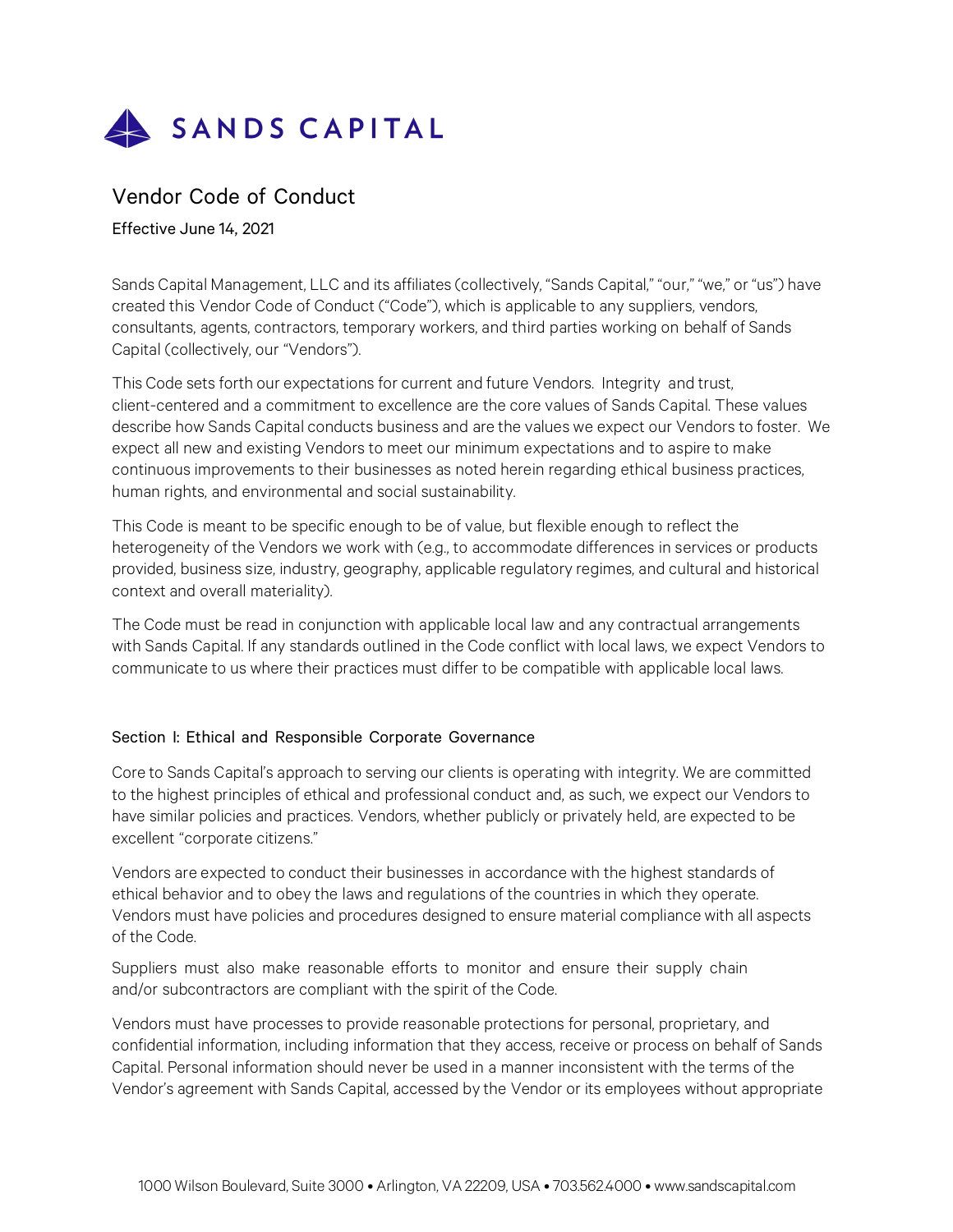authorization, or disclosed to anyone outside of Sands Capital except as required by a legal or regulatory process and as permitted by Vendor's agreement. Vendors should recognize that unauthorized use or disclosure of such information may have personal, legal, reputational, and financial consequences for the Sands Capital, individuals whose personal information may be implicated, and for the Vendor.

Sands Capital does not tolerate bribery or corruption in any form. Where applicable, we expect that Vendors have in place processes to ensure their compliance with anti-corruption laws, including but not limited to the U.S. Foreign Corrupt Practices Act and the UK Bribery Act. Moreover, we expect that Vendors have processes in place to ensure any gifts given to staff members of Sands Capital or to third parties in a way that may be misinterpreted as or suggest the appearance of being given on behalf of Sands Capital are tightly limited to avoid the appearance of an improper exchange.

In selecting and monitoring its Vendors, Sands Capital may assess such items as the effectiveness and capabilities of leadership and internal control functions, incentive alignment, talent development, business strategy, and the financial health, performance, and the risk management capabilities of the business.

## Section II: Human Rights

Sands Capital recognizes a global responsibility protect human rights. We are guided in this pursuit by internationally recognized standards, including the United Nations Universal Declaration of Human Rights, the International Labor Organization ("ILO") Core Conventions, the UK Modern Slavery Act of 2015 and the Australian Modern Slavery Act of 2018. As such, we seek to work with Vendors that contribute positively to the communities in which they operate and to society at large.

Sands Capital does not tolerate slavery, forced labor, or human trafficking in any form. We will not do business with Vendors who engage in these practices or permit their subcontractors to engage in these practices. Such practices, identified in part by the ILO, include withholding of wages, retention of identity documents, and restriction of movement through economic leverage, and must be avoided by Vendors regardless of whether they are permissible activities under local law. Vendors are encouraged to put into place measures that ensure workers are not exploited by third party labor providers, such as recruiters or agencies, as well. Additionally, Vendors must not knowingly engage in or support human trafficking and are encouraged to implement due diligence measures to ensure that no human trafficking exists within their extended supply chains.

Without limiting the foregoing, in the event that a Vendor becomes aware of any acts of slavery or human trafficking by it or any of itssubcontractors or suppliers, it shall promptly notify Sands Capital in writing and reasonably cooperate in any related Sands Capital investigation thereof.

Vendors must only employ workers who meet applicable minimum age requirements in the jurisdiction. Sands Capital fully supports and abides by ILO Conventions 138 and 182, and the UN Convention on the Rights of the Child. When employing workers over the age of 15 (or 14 where the law of the country permits) and under the age of 18, vendors must ensure that such employment is in accordance with Vendors must also comply with all applicable wage and hour labor laws and regulations governing employee compensation, reimbursements, taxes and working hours.

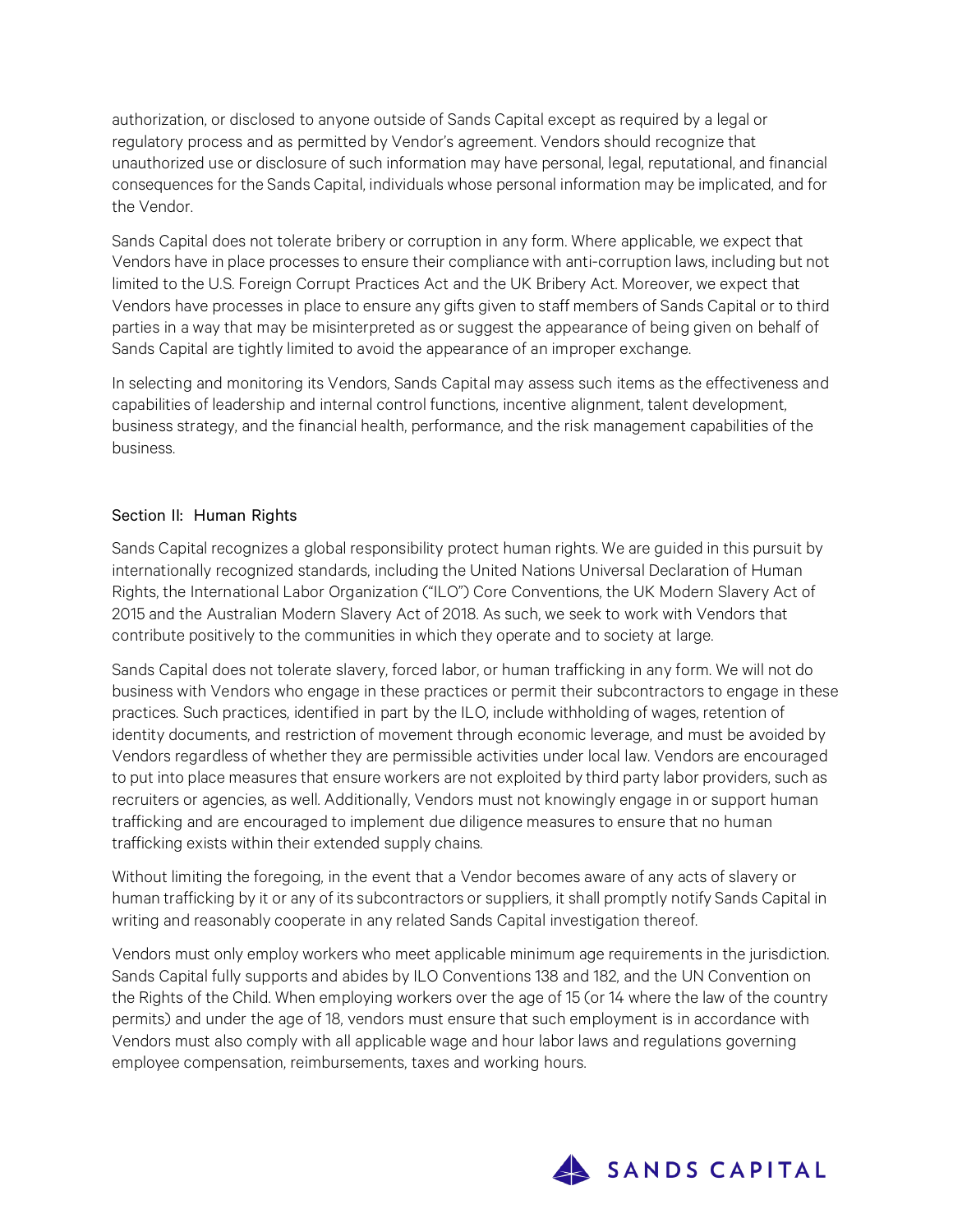Sands Capital strives to create a positive, safe, and fair workplace environment for its staff members. Likewise, Vendors are expected to provide their employees with a safe and healthy working environment through, among other measures, complying with the health and safety and labor laws and regulations in the jurisdictions in which they operate.

Sands Capital is committed to providing an inclusive and supportive working environment free from harassment and intimidation, where all workforce members are valued and empowered to succeed. We expect that our Vendors will also comply with all applicable laws relating to discrimination in hiring, employment practices, harassment, and retaliation.

Sands Capital is committed to transparency in these matters. We encourage Vendors to disclose key performance indicators ("KPIs") for human rights objectives to hold themselves accountable and help customers evaluate this aspect of the business.

## Section III: Environmental and Social Sustainability

Sands Capital recognizes that our decisions have the potential to impact surrounding communities and the environment. Environmental and social stewardship is a key aspect of how Sands Capital operates certain aspects of its business, as reflected in our ESG Principles (this, and all statements and policies regarding stewardship at Sands Capital may be found on our website at https:[//www.sandscapital.com/stewardship/\). W](http://www.sandscapital.com/stewardship/))e encourage our Vendors to implement environmental efforts as appropriate to their businesses and align with best practices locally and globally. That includes setting environmental and social targets, reducing impacts and reporting on progress.

Vendors must comply with all applicable environmental laws and regulations in the countries where it operates. Vendors should conduct operations in a manner that protects the environment by making reasonable efforts to meet industry best practices and standards with respect to: energy, materials sourcing and efficiency; carbon risk and climate change; water and waste management; and forestry, land use, and ecological impacts. Vendors must also ensure that potential impacts to community health, safety, and security (including accidents, impacts on natural resources, exposure to pollution or other community issues) that may arise from its activities are appropriately mitigated and managed.

### **Disclaimers**

Any facts or circumstances leading to a Vendor's inability to meet the requirements and expectations of this Code should be reported immediately to your Sands Capital relationship manager. We will expect that Vendor to remedy any such violation in a timely manner. Failure to do so may lead to review or termination of our relationship.

Based on the assessment of information made available to Sands Capital, we reserve the right (in addition to all other legal and contractual rights) to disqualify any potential Vendor from participation in a future bidding process.